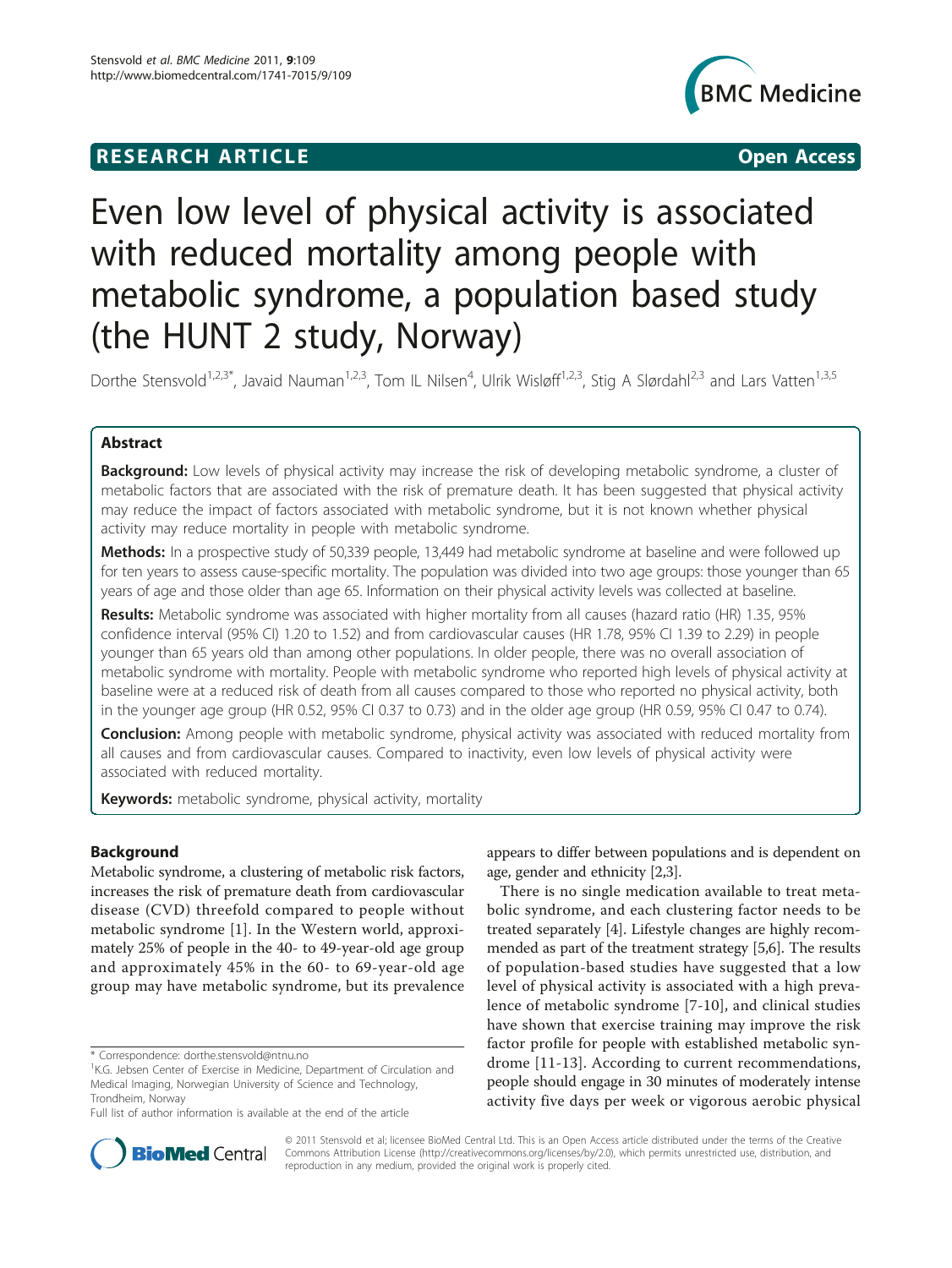activity for a minimum of 20 minutes three days per week to promote and maintain good health [[14,15](#page-6-0)]. Alternatively, people can engage in a combination of moderate and vigorous activity to meet the recommended guidelines. In addition, activities that maintain or increase muscular strength and endurance are recommended for a minimum of two days each week. It is not known whether people with metabolic syndrome will benefit from a similar level of physical activity, and it is also not known whether physical activity may reduce mortality in people with metabolic syndrome.

In a prospective study of more than 13,000 men and women with metabolic syndrome, we assessed whether self-reported levels of physical activity are associated with the risk of death from all causes and specifically with the risk of death from cardiovascular causes.

## Methods

## Study population

An adult population ages 20 years and older in Nord-Trøndelag County in Norway was invited to participate in a large health survey (the Nord-Trøndelag Health Study 2, or HUNT 2) from 1995 to 1997. Of 92,205 individuals, 65,215 (70.7%) accepted the invitation to enter the study and underwent a medical examination that has been described in detail elsewhere [[16\]](#page-6-0). Briefly, the participants filled in self-administered questionnaires and were subjected to physical measurements, including anthropometric factors and blood pressure, and a blood sample was taken from all participants. Among many health-related items, the questionnaire covered physical activity, smoking habits, alcohol consumption, marital status, occupation and educational attainment.

## Exclusion criteria

On the basis of self-reports, we initially excluded 5,220 participants from mortality follow-up if they had a history of stroke or myocardial infarction or known angina pectoris. Important information regarding physical activity was missing for 9,656 people, and these initial participants were also excluded. Therefore, the present study included 50,339 participants (13,449 with metabolic syndrome and 36,890 without metabolic syndrome) who were followed up for cause-specific mortality.

## End points and follow-up

Compulsory reporting of deaths by public health officers and physicians is the basis for the Causes of Death Registry in Norway, including coding of underlying causes of death. End points in this study were deaths from any cause and deaths from cardiovascular causes (International Classification of Disease (ICD)-9:390 to 9:459; ICD-10:I00 to 10:I 99).

#### Serum glucose levels

Since blood samples were drawn throughout the day and fasting samples could not be obtained, the time since the most recent meal was carefully recorded. In the analyses, it was adjusted for the time since the most recent meal to compensate for the nonfasting state of the participants. A total of 10,420 individuals (16%) reported that at least four hours had passed since their most recent meal, and their glucose levels were used as one factor in the identification of people with prevalent metabolic syndrome.

#### Metabolic syndrome

Metabolic syndrome was defined as the concurrent prevalence of any three of the following five factors [[17](#page-6-0)]: waist circumference ≥94 cm for men and ≥80 cm for women, serum triglyceride level ≥1.7 mmol/L, high-density lipoprotein < 1.0 mmol/L in males and < 1.3 mmol/L in females, systolic blood pressure ≥130 mmHg or diastolic blood pressure ≥85 mm Hg or treatment for hypertension, fasting plasma glucose level ≥5.6 mmol/L, or previously diagnosed or known type 2 diabetes.

## Physical activity

The participants were asked about their physical activity (PA) during leisure time. The PA questions differentiated between light and hard physical activity during an ordinary week, with four response options for each intensity level (none, less than one hour, one to two hours or at least three hours). The questions about hard and light PA were not mutually exclusive, and the data allowed us to construct a PA variable that roughly corresponded to the current recommendations for aerobic physical activity [[14](#page-6-0)]. Moderate intensity PA has previously been described as being equivalent to brisk walking [[14\]](#page-6-0), and we therefore assumed that this response would correspond to what people reported as light PA. In the constructed PA variable, duration of exercise was divided into light PA (less than one hour and at least three hours of light activity) and hard PA (less than one hour and at least one hour of hard activity). Furthermore, we combined hard and light PA into the following four activity categories: Inactive (inactive regarding both light and hard PA), Low (less than three hours of light PA and no hard PA), Moderate (less than three hours of light PA and less than one hour of hard PA or at least three hours of light PA and no hard PA) and High (at least three hours of light PA and less than one hour of hard PA, at least three hours of light PA and at least one hour of high PA, or less than three hours of light PA and at least one hour of hard PA). Thus, low PA included both those who reported less than one hour of light PA per week and those who reported up to two hours of light PA per week. Low PA indicated a PA level lower than what is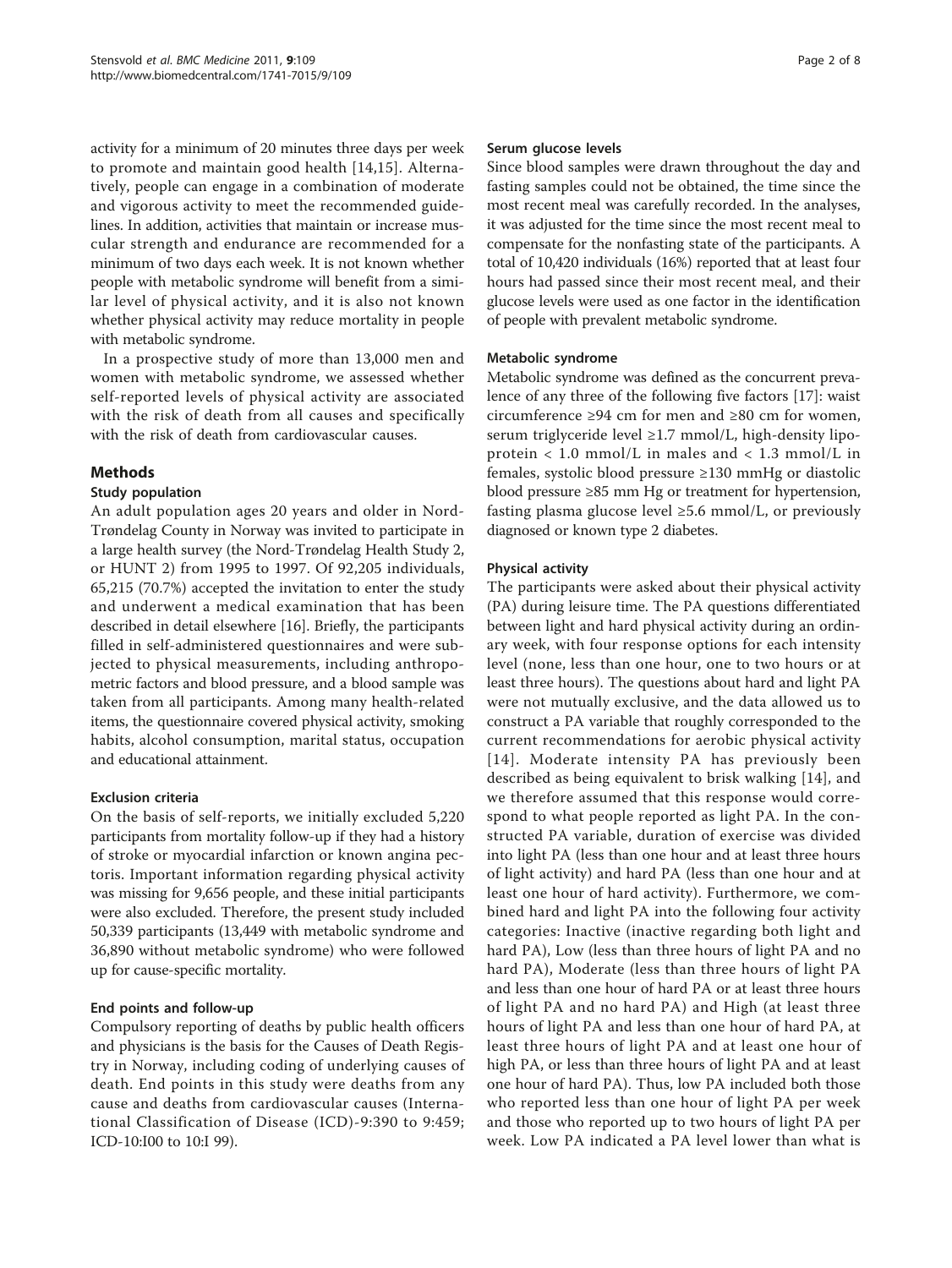recommended. Moderate PA corresponded fairly well with the current PA recommendations as it included three hours or more of light PA or less than three hours of light PA and less than one hour of hard PA (including moderate and/or vigorous PA). High PA indicated an activity level higher than the minimum recommended level.

## Statistical analysis

Person-years were calculated from the date of entrance into the study until the date of death or until the end of follow-up, 31 December 2007, whichever occurred first. Cox regression analyses were used to compute hazard ratios (HRs) of all-cause and cardiovascular mortality, where the rate of death of people with metabolic syndrome was compared with the mortality rate in people without metabolic syndrome. The precision of the estimates was assessed on the basis of 95% confidence intervals (95% CI). In similar analyses, we estimated the association of PA with the risk of death among people with metabolic syndrome using inactive participants as the reference category. All estimated associations were adjusted for age by including current age as the time scale in the Cox regression model. In additional multivariable models, we adjusted for the potential confounding effects of sex, marital status (married, unmarried, divorced or separated and widow or widower), education level attained  $(\leq 10$  years, 11 to 14 years, ≥15 years or unknown), alcohol consumption (frequency during the past two weeks: none, one to four, at least five, total abstainer or unknown), smoking status (never, former, current or unknown) and occupational activity (mostly sedentary, much walking, much walking and lifting, heavy physical work or unknown).

In a separate analysis, we examined the combined effect of PA and metabolic syndrome status on the risk of death from all causes and specifically from CVD. For this purpose, participants who were without metabolic syndrome and reported high PA served as the reference group. Departure from the proportional hazards assumption was evaluated by Schoenfeld residuals, and, in the analysis, we found no evidence of departure. Potential effect modification was assessed for age at baseline and sex. P values for interaction were calculated by using likelihood ratio tests to compare models with and without the interaction terms. P values for linear trends were calculated by using PA categories as an ordinal variable in the Cox regression model. All statistical tests were two-sided, and the statistical analyses were conducted using Stata for Windows version 10.0 software (StataCorp LP, Texas 77845, USA).

## Ethics

All participants in the HUNT 2 study provided their written consent, and the Regional Committee for Medical Research Ethics approved the study.

## Results

## Interaction

There was a significant interaction with age, but not with sex. Therefore, the study population was divided into two age groups (ages  $< 65$  years and  $\geq 65$  years), and data for men and women were combined.

## Baseline characteristics

Baseline characteristics of the populations are presented in Table [1](#page-3-0). The total prevalence of metabolic syndrome was 27%. Its prevalence at baseline was 23% among participants younger than 65 years of age and 44% among participants 65 years or older. In the younger age group, 53% reported a level of exercise that was equal to or higher than current recommendations, and only 9% reported that they were inactive (Table [1](#page-3-0)). In the older age group, the corresponding proportions were 41% and 19% (Table [1\)](#page-3-0).

## Metabolic syndrome and mortality

During a mean follow-up period of 10 years (standard deviation  $\pm$  2 years), 1,839 persons among 13,449 with metabolic syndrome died. In the group younger than 65 years of age, 26% of the deaths were caused by CVD, and among people age 65 years or older, 43% of the deaths were caused by CVD.

Among people younger than 65 years of age, those with metabolic syndrome were at higher risk of death from all causes (HR 1.35, 95% CI 1.20 to 1.52) and from CVD (HR 1.78, 95% CI 1.39 to 2.29) compared to people without metabolic syndrome. In the older age group, there was no clear association of metabolic syndrome with the risk of dying (Figure [1\)](#page-4-0).

## Physical activity and mortality

Table [2](#page-4-0) shows the relative risk of dying from all causes and from CVD among people with metabolic syndrome. The table shows that after adjustment for potentially confounding factors, the risk of death from all causes was reduced with increasing PA level ( $P$  trend < 0.001). Highly active people younger than 65 years of age had a strong risk reduction in all-cause mortality (HR 0.52, 95% CI 0.37 to 0.73) compared to inactive people. In the older age group (≥65 years), the corresponding comparison showed a similar risk reduction (HR 0.59, 95% CI 0.47 to 0.74).

The results related to deaths from CVD were similar to those for all-cause mortality. Thus, the reduction in the risk of dying from CVD related to increasing PA level showed a linear trend ( $P$  trend = 0.02 for people < 65 years of age and  $P$  < 0.001 for people ≥65 years of age), and the HRs for highly active people was 0.60 (95% CI: 0.29 to 1.22) for people younger than 65 years old and 0.52 (95% CI: 0.37 to 0.73) for people age 65 years or older.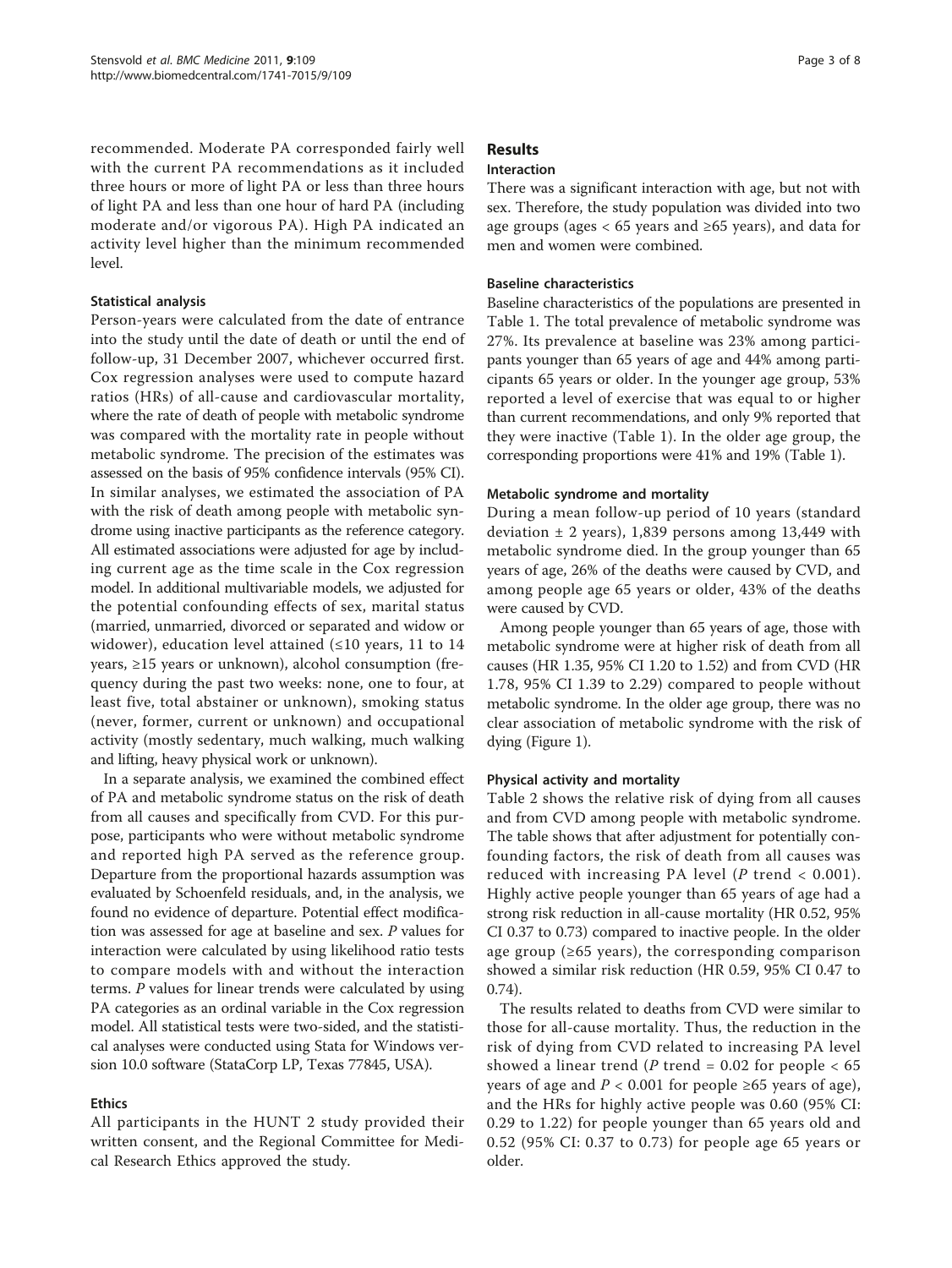#### <span id="page-3-0"></span>Table 1 Descriptive statistics of people with metabolic syndrome in HUNT  $2<sup>a</sup>$

|                                                                 | Age group, years |             |  |  |
|-----------------------------------------------------------------|------------------|-------------|--|--|
| Demographics                                                    | < 65             | $\geq 65$   |  |  |
| Participants, n                                                 | 9,883            | 3,566       |  |  |
| Person-years,                                                   | 124,466          | 50,269      |  |  |
| Deaths (all causes), n                                          | 460              | 1,379       |  |  |
| Deaths (CVD), n (% of all deaths)                               | 119 (26)         | 592 (43)    |  |  |
| Mean age at baseline, years $(\pm$ SD)                          | 45.8 (11.3)      | 73.1(6.1)   |  |  |
| Mean body mass index, kg/m <sup>2</sup> ( $\pm$ SD)             | 29.5 (4.0)       | 29.0(3.9)   |  |  |
| Mean waist circumference, cm $(\pm$ SD)                         | 95.3 (10.0)      | 95.1 (10.3) |  |  |
| Mean SBP, mmHg $(\pm$ SD)                                       | 142.5 (17.3)     | 160.9(22.3) |  |  |
| Mean DBP, $mmHq$ ( $\pm$ SD)                                    | 85.1 (11.0)      | 87.7 (12.9) |  |  |
| Mean serum triglycerides, $mmol/L$ ( $\pm$ SD)                  | 2.8(1.4)         | 2.6(1.1)    |  |  |
| Mean serum glucose, mmol/L $(\pm$ SD)                           | 5.6(1.7)         | 6.3(2.4)    |  |  |
| Mean serum HDL, $mmol/L$ ( $\pm$ SD)                            | 1.1(0.3)         | 1.2(0.3)    |  |  |
| Mean percentage of people taking diabetes medication $(\pm$ SD) | 3.8(0.04)        | 12.6(0.1)   |  |  |
| Mean percentage of people taking BP medication $(\pm$ SD)       | 11.5(0.1)        | 33(0.3)     |  |  |
| Mean percentage of current smokers $(\pm$ SD)                   | 32.2(0.3)        | 15.9(0.1)   |  |  |
| Mean percentage of sedentary occupational work $(\pm$ SD)       | 28(0.2)          | 45(0.3)     |  |  |
| Mean percentage of college or university education $(\pm$ SD)   | 18(0.2)          | 5(0.05)     |  |  |
| Participants' PA levels <sup>b</sup> , %                        |                  |             |  |  |
| Inactive                                                        | 9                | 19          |  |  |
| Low                                                             | 38               | 39          |  |  |
| Moderate                                                        | 27               | 29          |  |  |
| High                                                            | 26               | 12          |  |  |

a HUNT 2, Nord-Trøndelag Health Study 2; CVD, cardiovascular disease; SBP, systolic blood pressure; DBP, diastolic blood pressure; HDL, high-density lipoprotein; PA, physical activity; Inactive, no light and no hard physical activity; Low, less than three hours of light and no hard PA; Medium, less than three hours light and less than one hour hard PA, or at least three hours light PA and no hard PA; High, at least three hours light PA and less than one hour hard PA or at least three hours light PA and at least one hour hard PA or less than three hours light PA and at least one hour hard PA; <sup>b</sup>because of rounding, percentages may not total 100.

#### Metabolic syndrome status and physical activity

We also assessed the combined effects of PA and metabolic syndrome in the total population younger than 65 years of age (Table [3\)](#page-5-0). Our data showed that the association between PA and mortality displayed the same pattern in people with and without metabolic syndrome. Interestingly, people with metabolic syndrome who reported high levels of PA had only a slightly higher mortality risk compared to their healthy counterparts (adjusted HR: 1.13, 95% CI: 0.87 to 1.49). In older people with metabolic syndrome, the risk for premature death was not significantly higher compared to older people without metabolic syndrome. Thus, the impact of PA was the same in people with and people without metabolic syndrome ≥65 years old (data not shown).

#### **Discussion**

In this large, prospective population study of men and women with metabolic syndrome, we found a gradual reduction in all-cause mortality associated with increasing levels of PA. Importantly, the greatest mortality difference was found between people who reported no activity and those who reported low levels of PA.

To our knowledge, this is the first study to evaluate the association of PA with mortality among people with metabolic syndrome. The main finding was in line with prospective studies in the general population [\[18](#page-6-0)-[21\]](#page-6-0) in showing that PA is associated with a reduction in mortality from all causes, and specifically from CVD, among people with metabolic syndrome. The substantial mortality difference that we found between low levels of PA and no activity also corresponds to findings in the general population [[21](#page-6-0)-[23\]](#page-6-0). Less than 50% of adults in the US meet the recommended level of PA [[22\]](#page-6-0), but our results suggest that even PA at a level that most people are able to achieve is likely to reduce mortality in people with metabolic syndrome.

We cannot exclude the possibility that unknown factors other than PA might explain the high mortality related to physical inactivity. It is possible that being inactive reflects prevalent illness and that therefore the stronger association with mortality might be as expected. We attempted to take this possibility into account by excluding participants with a history of stroke, myocardial infarction or known angina pectoris.

We found no difference regarding risk in mortality due to CVD between those who reported being inactive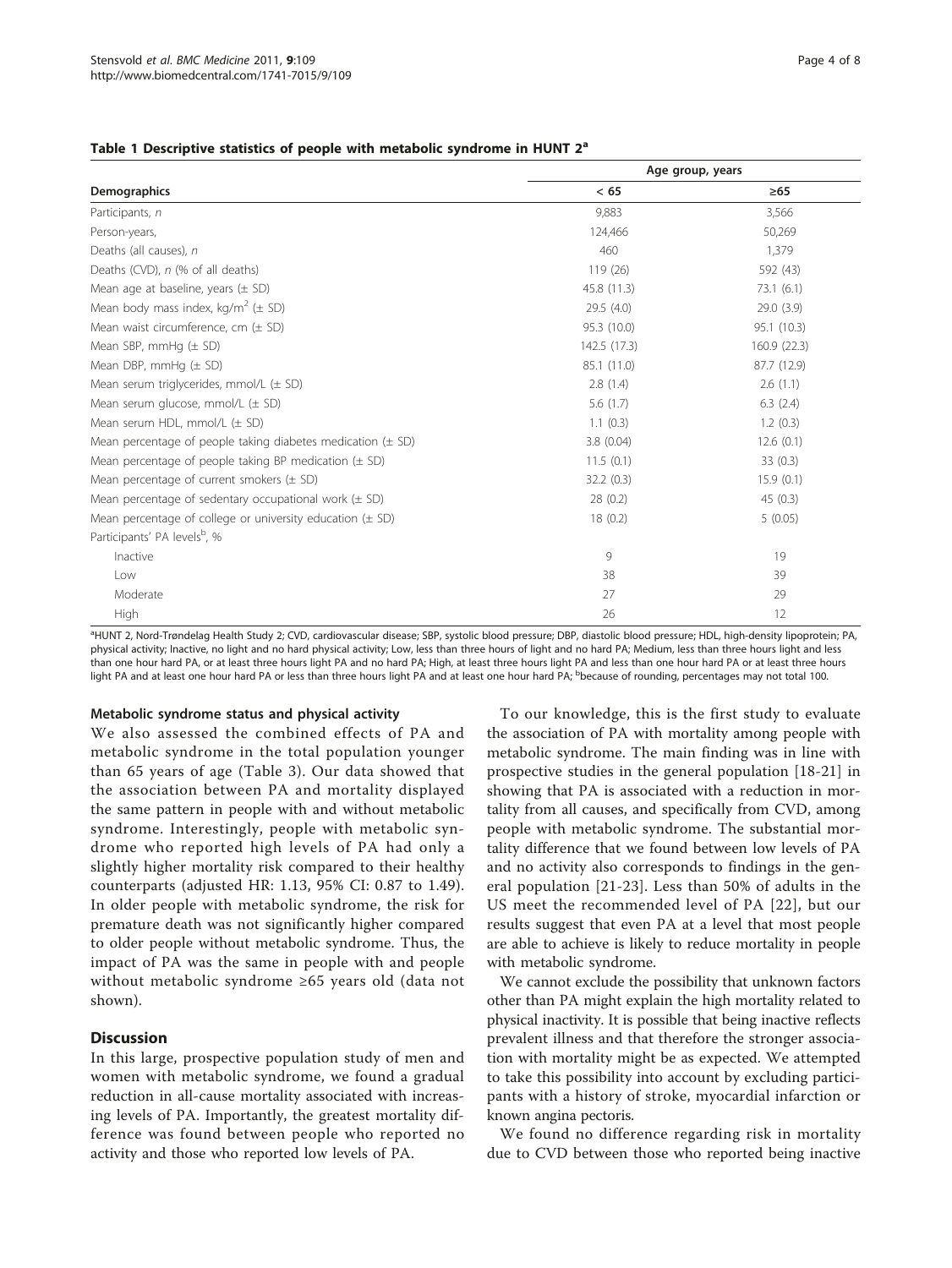<span id="page-4-0"></span>

and those who reported low levels of PA among people with metabolic syndrome in the age group younger than 65 years of age. However, that analysis was based on a small number of deaths, and thus the statistical power required to detect any effect was modest.

A number of studies have shown that metabolic syndrome is associated with increased risk of death from all causes, and specifically from CVD, compared to people without metabolic syndrome [[1,5](#page-6-0)]. In our study, there was a positive association of metabolic syndrome with all-cause and CVD mortality only among people younger than 65 years of age. Our finding is in line with that of Hildrum *et al.* [[24\]](#page-6-0), who reported higher all-cause mortality associated with metabolic syndrome in middle-aged people but not in older adults. A possible explanation for our observation is that people with low tolerance for cardiovascular risk factors die before they reach old age and that the risk factors associated with metabolic syndrome have less effect on survival in older individuals.

It has been shown that PA may improve the factors that constitute metabolic syndrome [[12](#page-6-0),[25,26](#page-6-0)]. Therefore, beneficial effects on weight, blood pressure, serum lipid levels and metabolism of carbohydrates may be important for the lower mortality associated with PA among people with metabolic syndrome. Also, improvement in cardiac function, especially in relation to the intensity of PA [[27](#page-6-0)], is likely to play a role.

The question about leisure time PA in the HUNT 2 questionnaire did not distinguish between strength and aerobic exercise, and therefore we cannot attribute the observed effects to a particular type of exercise. People who report being inactive are likely to be inactive; however, PA in questionnaire-based data is typically overreported [[28\]](#page-6-0). In this study, misclassification caused by overreporting of PA would place some people into a higher PA category than their true activity level would

|                       |        | All-cause mortality |        |                 |                       |         | <b>CVD-related deaths</b> |                 |                       |         |
|-----------------------|--------|---------------------|--------|-----------------|-----------------------|---------|---------------------------|-----------------|-----------------------|---------|
| PA index              | Number | Person-years        | Deaths | HR <sup>b</sup> | $HRc$ (95% CI)        | P trend | <b>Deaths</b>             | HR <sup>b</sup> | $HRc$ (95% CI)        | P trend |
| $<$ 65 years old      | 9,883  |                     |        |                 |                       |         |                           |                 |                       |         |
| Inactive <sup>c</sup> |        | 9,357               | 70     | 1.0             | 1.0 (Ref.)            |         | 15                        | 1.0             | 1.0 (reference value) |         |
| Low                   |        | 41,723              | 203    | 0.62            | $0.71$ (0.54 to 0.94) |         | 61                        | 0.87            | 1.03 (0.58 to 1.83)   |         |
| Moderate              |        | 30,398              | 114    | 0.52            | $0.58$ (0.43 to 0.79) |         | 26                        | 0.56            | $0.63$ (0.33 to 1.20) |         |
| High                  |        | 28,119              | 73     | 0.46            | 0.52 (0.37 to 0.73)   |         | 17                        | 0.51            | 0.60 (0.29 to 1.22)   |         |
|                       |        |                     |        |                 |                       | < 0.001 |                           |                 |                       | 0.02    |
| $\geq 65$ years old   | 3,566  |                     |        |                 |                       |         |                           |                 |                       |         |
| Inactive <sup>d</sup> |        | 5,620               | 375    | 1.0             | $1.0$ (Ref.)          |         | 171                       | 1.0             | 1.0 (reference value) |         |
| Low                   |        | 13,347              | 522    | 0.76            | $0.75$ (0.65 to 0.86) |         | 235                       | 0.76            | $0.76$ (0.62 to 0.93) |         |
| Moderate              |        | 10,157              | 361    | 0.70            | $0.65$ (0.56 to 0.76) |         | 140                       | 0.61            | 0.58 (0.46 to 0.74)   |         |
| High                  |        | 4,293               | 121    | 0.69            | 0.59 (0.47 to 0.74)   |         | 46                        | 0.59            | 0.52 (0.37 to 0.73)   |         |
|                       |        |                     |        |                 |                       | < 0.001 |                           |                 |                       | < 0.001 |

Table 2 Levels of physical activity in people with metabolic syndrome and HRs of all-cause and CVD-related deaths<sup>a</sup>

<sup>a</sup>CVD, cardiovascular disease; PA, physical activity; HR, hazard ratio; CI, confidence interval; <sup>b</sup>adjusted for age (continuous); <sup>c</sup>adjusted for age (continuous), sex (men and women), marital status (married or unmarried, widow or widower, divorced or separated), education level attained (≤10 years, 11 to 14 years, ≥15 years and unknown), alcohol consumption (frequency during past two weeks: none, one to four, at least five, total abstainer and unknown), smoking status (never, former, current or unknown), occupational activity (mostly sedentary, much walking, much walking and lifting or heavy physical work); <sup>d</sup>inactive participants served as the reference group.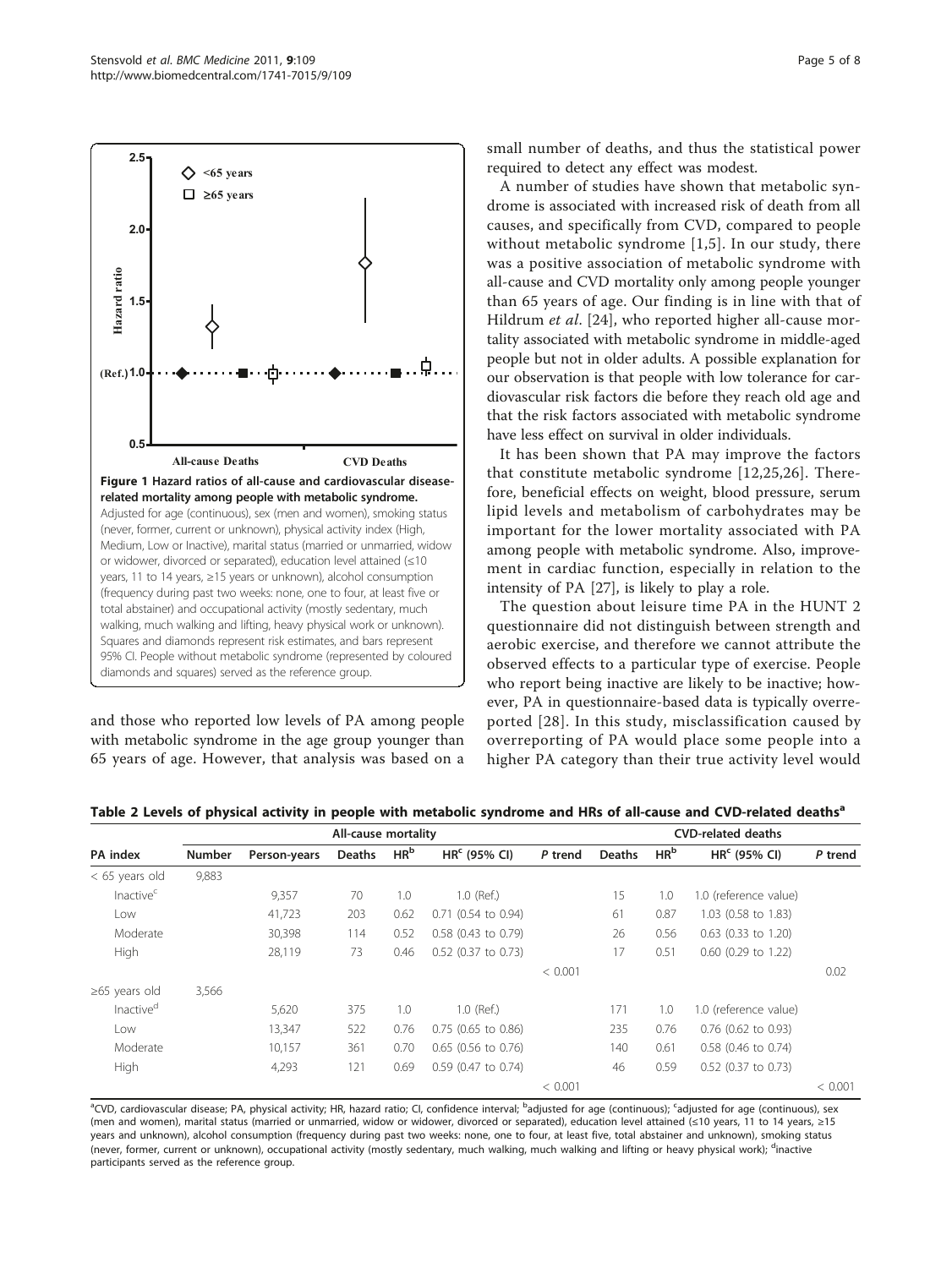|                    | Physical activity index            |                     |                     |                     |  |  |  |
|--------------------|------------------------------------|---------------------|---------------------|---------------------|--|--|--|
| <b>Mortality</b>   | High                               | Moderate            | Low                 | Inactive            |  |  |  |
| Total deaths       |                                    |                     |                     |                     |  |  |  |
| Without MetS       |                                    |                     |                     |                     |  |  |  |
| Deaths             | 193                                | 200                 | 265                 | 83                  |  |  |  |
| Person-years       | 134,119                            | 99,214              | 112,980             | 22,046              |  |  |  |
| HR (95% CI)        | 1.0 (reference value) <sup>b</sup> | 1.02 (0.84 to 1.25) | 1.08 (0.89 to 1.30) | 1.54 (1.18 to 2.00) |  |  |  |
| With MetS          |                                    |                     |                     |                     |  |  |  |
| Deaths             | 73                                 | 114                 | 203                 | 70                  |  |  |  |
| Person-years       | 28,119                             | 30,399              | 41,723              | 9,357               |  |  |  |
| HR (95% CI)        | 1.13 (0.87 to 1.49)                | 1.26 (0.99 to 1.59) | 1.56 (1.28 to 1.92) | 2.13 (1.61 to 2.83) |  |  |  |
| CVD-related deaths |                                    |                     |                     |                     |  |  |  |
| Without MetS       |                                    |                     |                     |                     |  |  |  |
| Deaths             | 31                                 | 41                  | 48                  | 17                  |  |  |  |
| Person-years       | 134,119                            | 99,214              | 112,980             | 22,046              |  |  |  |
| HR (95% CI)        | 1.0 (reference value) <sup>b</sup> | 1.29 (0.81 to 2.07) | 1.18 (0.74 to 1.87) | 1.76 (0.97 to 3.22) |  |  |  |
| With MetS          |                                    |                     |                     |                     |  |  |  |
| Deaths             | 17                                 | 26                  | 61                  | 15                  |  |  |  |
| Person-years       | 28,119                             | 30,399              | 41,723              | 9,357               |  |  |  |
| HR (95% CI)        | 1.51 (0.83 to 2.73)                | 1.63 (0.96 to 2.77) | 2.75 (1.76 to 4.30) | 2.55 (1.35 to 4.79) |  |  |  |

#### <span id="page-5-0"></span>Table 3 Adjusted HRs of all-cause and CVD-related deaths related to physical activity and MetS status among people younger than 65 years old<sup>a</sup>

a<br>MetS, metabolic syndrome; HR, hazard ratio; CI, confidence interval; MetS, metabolic syndrome; CVD, cardiovascular disease; <sup>b</sup>participants who reported high physical activity levels and did not have metabolic syndrome served as the reference group. HRs are adjusted for age (continuous), sex (men and women), marital status (married or unmarried, widow or widower, divorced or separated), education level attained (≤10 years, 11 to 14 years, ≥15 years or unknown), alcohol consumption (frequency during past two weeks: none, one to four, at least five, total abstainer or unknown), smoking status (never, former, current or unknown), occupational activity (mostly sedentary, much walking, much walking and lifting or heavy physical work).

indicate. The possible effect of this misclassification would most likely underestimate the effect of PA in this study.

The use of nonfasting glucose values in our study could have been a potential source of bias. Glucose level was used as a diagnostic criterion for metabolic syndrome only if the levels were elevated four hours postprandial. Thus, there was a potential risk of placing some people with metabolic syndrome into the category of people without metabolic syndrome. However, in a subanalysis, glucose was used as a criterion in all subjects regardless of the time since their most recent meal, and the results were essentially the same. Validation of the PA questionnaire in the HUNT 2 study showed that the "light activity" question was not adequately correlated with other measures of PA, whereas the reliability of hard PA and occupational activity was found to be satisfactory [[29](#page-7-0)]. The validation was conducted among 108 men ages 20 to 39 years, however, and therefore we cannot be certain that the results can be generalized to the rest of our study population. In this study, an attempt was made to classify self-reported PA so that it would correspond to the currently recommended guidelines for PA. However, the classification was not exact, and caution should be taken when interpreting these data. Also, some participants might have changed their PA levels after data collection, and these changes might also have influenced the results. However, such changes most likely would have underestimated the differences in mortality between the inactive group and the groups with different activity levels.

## Conclusion

In summary, we found that PA among people with metabolic syndrome was associated with reduced risk of death from all causes and from CVD. The reduction displayed a dose-risk association, but maybe equally importantly, we found that even a low level of PA was associated with a substantial mortality reduction compared to those who reported that they were physically inactive. Our results strongly indicate that PA should be recommended to people with metabolic syndrome to reduce their risk of premature death.

#### Acknowledgements

The Nord-Trøndelag Health Study (the HUNT Study) is a collaboration between the HUNT Research Centre (Faculty of Medicine, Norwegian University of Science and Technology (NTNU)), the Nord-Trøndelag County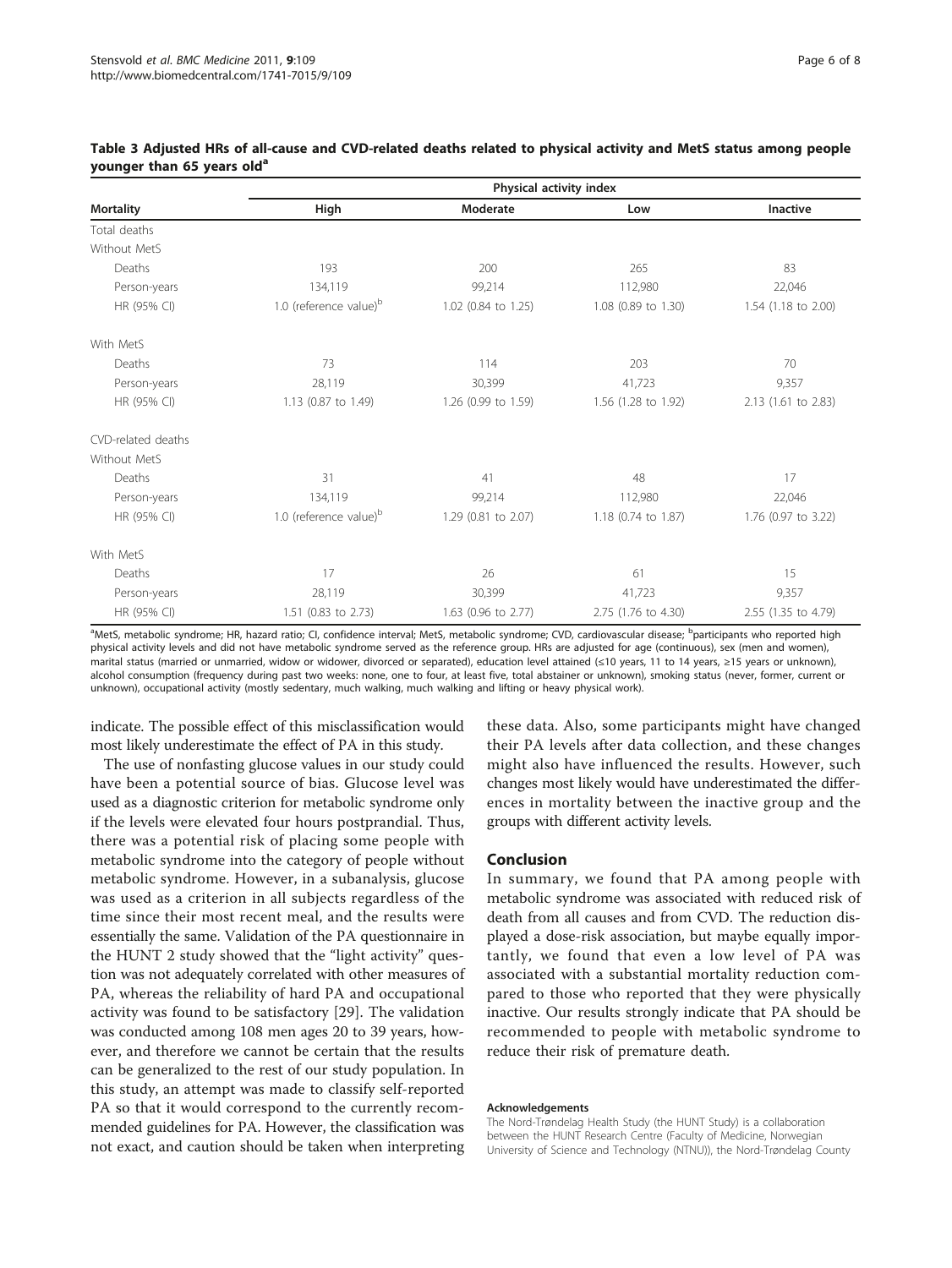<span id="page-6-0"></span>Council and the Norwegian Institute of Public Health. We are very thankful to the participants of the HUNT Study and to the management of the study for using these data. This study was supported by a Liaison Committee between the Central Norway Regional Health Authority (RHA) and the NTNU.

#### Author details

<sup>1</sup>K.G. Jebsen Center of Exercise in Medicine, Department of Circulation and Medical Imaging, Norwegian University of Science and Technology, Trondheim, Norway. <sup>2</sup>Department of Circulation and Medical Imaging, Norwegian University of Science and Technology, Trondheim, Norway. <sup>3</sup>St. Olavs Hospital, Postboks 3250 Sluppen, 7006 Trondheim, Norway. <sup>4</sup>Human Movement Science Programme, Norwegian University of Science and Technology, Dragvoll, Loholt allé 81, Trondheim, Norway. <sup>5</sup>Department of Public Health, Norwegian University of Science and Technology, Postboks 8905, MTFS, 7491 Trondheim, Norway.

#### Authors' contributions

DS developed the idea of conducting the study, analysed the data, interpreted the results and wrote the paper. JN analysed the data, interpreted the results and wrote the paper. TILN analysed the data and interpreted the results. UW conceived the idea of the study, interpreted the results and wrote the paper. SAS conceived the idea of the study and wrote the paper. LJV interpreted the results and wrote the paper. All authors read and approved the final manuscript.

#### Competing interests

The authors declare that they have no competing interests.

#### Received: 6 July 2011 Accepted: 29 September 2011 Published: 29 September 2011

#### References

- Lakka HM, Laaksonen DE, Lakka TA, Niskanen LK, Kumpusalo E, Tuomilehto J, Salonen JT: [The metabolic syndrome and total and](http://www.ncbi.nlm.nih.gov/pubmed/12460094?dopt=Abstract) [cardiovascular disease mortality in middle-aged men.](http://www.ncbi.nlm.nih.gov/pubmed/12460094?dopt=Abstract) JAMA 2002, 288:2709-2716.
- 2. Ford ES, Giles WH, Dietz WH: [Prevalence of the metabolic syndrome](http://www.ncbi.nlm.nih.gov/pubmed/11790215?dopt=Abstract) [among US adults: findings from the third National Health and Nutrition](http://www.ncbi.nlm.nih.gov/pubmed/11790215?dopt=Abstract) [Examination Survey.](http://www.ncbi.nlm.nih.gov/pubmed/11790215?dopt=Abstract) JAMA 2002, 287:356-359.
- Hildrum B, Mykletun A, Hole T, Midthjell K, Dahl AA: [Age-specific](http://www.ncbi.nlm.nih.gov/pubmed/17727697?dopt=Abstract) [prevalence of the metabolic syndrome defined by the International](http://www.ncbi.nlm.nih.gov/pubmed/17727697?dopt=Abstract) [Diabetes Federation and the National Cholesterol Education Program:](http://www.ncbi.nlm.nih.gov/pubmed/17727697?dopt=Abstract) [the Norwegian HUNT 2 study.](http://www.ncbi.nlm.nih.gov/pubmed/17727697?dopt=Abstract) BMC Public Health 2007, 7:220.
- 4. Lennie TA: [The metabolic syndrome.](http://www.ncbi.nlm.nih.gov/pubmed/17030691?dopt=Abstract) Circulation 2006, 114:e528-e529. 5. Gami AS, Witt BJ, Howard DE, Erwin PJ, Gami LA, Somers VK, Montori VM:
- [Metabolic syndrome and risk of incident cardiovascular events and](http://www.ncbi.nlm.nih.gov/pubmed/17258085?dopt=Abstract) [death: a systematic review and meta-analysis of longitudinal studies.](http://www.ncbi.nlm.nih.gov/pubmed/17258085?dopt=Abstract) J Am Coll Cardiol 2007, 49:403-414.
- 6. Grundy SM, Hansen B, Smith SC Jr, Cleeman JI, Kahn RA, American Heart Association, National Heart, Lung, and Blood Institute, American Diabetes Association: [Clinical management of metabolic syndrome: report of the](http://www.ncbi.nlm.nih.gov/pubmed/14757684?dopt=Abstract) [American Heart Association/National Heart, Lung, and Blood Institute/](http://www.ncbi.nlm.nih.gov/pubmed/14757684?dopt=Abstract) [American Diabetes Association conference on scientific issues related to](http://www.ncbi.nlm.nih.gov/pubmed/14757684?dopt=Abstract) [management.](http://www.ncbi.nlm.nih.gov/pubmed/14757684?dopt=Abstract) Circulation 2004, 109:551-556.
- 7. Laaksonen DE, Lakka HM, Salonen JT, Niskanen LK, Rauramaa R, Lakka TA: [Low levels of leisure-time physical activity and cardiorespiratory fitness](http://www.ncbi.nlm.nih.gov/pubmed/12196436?dopt=Abstract) [predict development of the metabolic syndrome.](http://www.ncbi.nlm.nih.gov/pubmed/12196436?dopt=Abstract) Diabetes Care 2002, 25:1612-1618.
- Lakka TA, Laaksonen DE: [Physical activity in prevention and treatment of](http://www.ncbi.nlm.nih.gov/pubmed/17332786?dopt=Abstract) [the metabolic syndrome.](http://www.ncbi.nlm.nih.gov/pubmed/17332786?dopt=Abstract) Appl Physiol Nutr Metab 2007, 32:76-88.
- 9. Sisson SB, Camhi SM, Church TS, Martin CK, Tudor-Locke C, Bouchard C, Earnest CP, Smith SR, Newton RL Jr, Rankinen T, Katzmarzyk PT: [Leisure](http://www.ncbi.nlm.nih.gov/pubmed/19900152?dopt=Abstract) [time sedentary behavior, occupational/domestic physical activity, and](http://www.ncbi.nlm.nih.gov/pubmed/19900152?dopt=Abstract) [metabolic syndrome in U.S. men and women.](http://www.ncbi.nlm.nih.gov/pubmed/19900152?dopt=Abstract) Metab Syndr Relat Disord 2009, 7:529-536.
- 10. Korniloff K, Häkkinen A, Kautiainen H, Koponen H, Peltonen M, Mäntyselkä P, Oksa H, Kampman O, Vanhala M: [Leisure-time physical](http://www.ncbi.nlm.nih.gov/pubmed/20854837?dopt=Abstract) [activity and metabolic syndrome plus depressive symptoms in the FIN-](http://www.ncbi.nlm.nih.gov/pubmed/20854837?dopt=Abstract)[D2D survey.](http://www.ncbi.nlm.nih.gov/pubmed/20854837?dopt=Abstract) Prev Med 2010, 51:466-470.
- 11. Tionna AE, Lee SJ, Rognmo O, Stolen TO, Bye A, Haram PM, Loennechen JP, Al-Share QY, Skogvoll E, Slordahl SA, Kemi OJ, Najjar SM, Wisloff U: [Aerobic](http://www.ncbi.nlm.nih.gov/pubmed/18606913?dopt=Abstract) [interval training versus continuous moderate exercise as a treatment for](http://www.ncbi.nlm.nih.gov/pubmed/18606913?dopt=Abstract) [the metabolic syndrome: a pilot study.](http://www.ncbi.nlm.nih.gov/pubmed/18606913?dopt=Abstract) Circulation 2008, 118:346-354.
- 12. Stensvold D, Tjonna AE, Skaug EA, Aspenes S, Stolen T, Wisloff U, Slordahl SA: [Strength training versus aerobic interval training to modify](http://www.ncbi.nlm.nih.gov/pubmed/20093665?dopt=Abstract) [risk factors of metabolic syndrome.](http://www.ncbi.nlm.nih.gov/pubmed/20093665?dopt=Abstract) J Appl Physiol 2010, 108:804-810.
- 13. Johnson JL, Slentz CA, Houmard JA, Samsa GP, Duscha BD, Aiken LB, McCartney JS, Tanner CJ, Kraus WE: [Exercise training amount and intensity](http://www.ncbi.nlm.nih.gov/pubmed/18082522?dopt=Abstract) [effects on metabolic syndrome \(from Studies of a Targeted Risk](http://www.ncbi.nlm.nih.gov/pubmed/18082522?dopt=Abstract) [Reduction Intervention through Defined Exercise\).](http://www.ncbi.nlm.nih.gov/pubmed/18082522?dopt=Abstract) Am J Cardiol 2007, 100:1759-1766.
- 14. Haskell WL, Lee IM, Pate RR, Powell KE, Blair SN, Franklin BA, Macera CA, Heath GW, Thompson PD, Bauman A: [Physical activity and public health:](http://www.ncbi.nlm.nih.gov/pubmed/17671237?dopt=Abstract) [updated recommendation for adults from the American College of](http://www.ncbi.nlm.nih.gov/pubmed/17671237?dopt=Abstract) Sports Medicine [and the American Heart Association.](http://www.ncbi.nlm.nih.gov/pubmed/17671237?dopt=Abstract) Circulation 2007, 116:1081-1093.
- 15. O'Donovan G, Blazevich AJ, Boreham C, Cooper AR, Crank H, Ekelund U, Fox KR, Gately P, Giles-Corti B, Gill JM, Hamer M, McDermott I, Murphy M, Mutrie N, Reilly JJ, Saxton JM, Stamatakis E: [The ABC of Physical Activity](http://www.ncbi.nlm.nih.gov/pubmed/20401789?dopt=Abstract) [for Health: a consensus statement from the British Association of Sport](http://www.ncbi.nlm.nih.gov/pubmed/20401789?dopt=Abstract) [and Exercise Sciences.](http://www.ncbi.nlm.nih.gov/pubmed/20401789?dopt=Abstract) J Sports Sci 2010, 28:573-591.
- 16. Holmen J, Midthjell K, Krüger Ø, Langhammer A, Holmen T, Bratberg G, Vatten L, Lund-Larsen P: The Nord-Trøndelag Health Study 1995-97 (HUNT 2): objectives, contents, methods and participation. Norsk Epidemiologi 2003, 13:19-32.
- 17. Alberti KG, Eckel RH, Grundy SM, Zimmet PZ, Cleeman JI, Donato KA, Fruchart JC, James WP, Loria CM, Smith SC Jr: [Harmonizing the metabolic](http://www.ncbi.nlm.nih.gov/pubmed/19805654?dopt=Abstract) [syndrome: a joint interim statement of the International Diabetes](http://www.ncbi.nlm.nih.gov/pubmed/19805654?dopt=Abstract) [Federation Task Force on Epidemiology and Prevention; National Heart,](http://www.ncbi.nlm.nih.gov/pubmed/19805654?dopt=Abstract) [Lung, and Blood Institute; American Heart Association; World Heart](http://www.ncbi.nlm.nih.gov/pubmed/19805654?dopt=Abstract) [Federation; International Atherosclerosis Society; and International](http://www.ncbi.nlm.nih.gov/pubmed/19805654?dopt=Abstract) [Association for the Study of Obesity.](http://www.ncbi.nlm.nih.gov/pubmed/19805654?dopt=Abstract) Circulation 2009, 120:1640-1645.
- 18. Paffenbarger RS Jr, Lee IM: [Physical activity and fitness for health and](http://www.ncbi.nlm.nih.gov/pubmed/8902905?dopt=Abstract) [longevity.](http://www.ncbi.nlm.nih.gov/pubmed/8902905?dopt=Abstract) Res Q Exerc Sport 1996, 67:S11-S28.
- 19. Andersen LB, Schnohr P, Schroll M, Hein HO: [All-cause mortality](http://www.ncbi.nlm.nih.gov/pubmed/10847255?dopt=Abstract) [associated with physical activity during leisure time, work, sports, and](http://www.ncbi.nlm.nih.gov/pubmed/10847255?dopt=Abstract) [cycling to work.](http://www.ncbi.nlm.nih.gov/pubmed/10847255?dopt=Abstract) Arch Intern Med 2000, 160:1621-1628.
- 20. Lee IM, Skerrett PJ: [Physical activity and all-cause mortality: what is the](http://www.ncbi.nlm.nih.gov/pubmed/11427772?dopt=Abstract) [dose-response relation?](http://www.ncbi.nlm.nih.gov/pubmed/11427772?dopt=Abstract) Med Sci Sports Exerc 2001, 33:S459-S471, discussion S493-S494.
- 21. Wisloff U, Nilsen TI, Droyvold WB, Morkved S, Slordahl S[A](http://www.ncbi.nlm.nih.gov/pubmed/17001221?dopt=Abstract), Vatten LJ: A [single weekly bout of exercise may reduce cardiovascular mortality: how](http://www.ncbi.nlm.nih.gov/pubmed/17001221?dopt=Abstract) [little pain for cardiac gain?](http://www.ncbi.nlm.nih.gov/pubmed/17001221?dopt=Abstract) 'The HUNT study, Norway'. Eur J Cardiovasc Prev Rehabil 2006, 13:798-804.
- 22. Lee DC, Sui X, Ortega FB, Kim YS, Church TS, Winett RA, Ekelund U, Katzmarzyk PT, Blair SN: [Comparisons of leisure-time physical activity and](http://www.ncbi.nlm.nih.gov/pubmed/20418526?dopt=Abstract) [cardiorespiratory fitness as predictors of all-cause mortality in men and](http://www.ncbi.nlm.nih.gov/pubmed/20418526?dopt=Abstract) [women.](http://www.ncbi.nlm.nih.gov/pubmed/20418526?dopt=Abstract) Br J Sports Med 2011, 45:504-510.
- 23. Lollgen H, Bockenhoff A, Knapp G: [Physical activity and all-cause](http://www.ncbi.nlm.nih.gov/pubmed/19199202?dopt=Abstract) [mortality: an updated meta-analysis with different intensity categories.](http://www.ncbi.nlm.nih.gov/pubmed/19199202?dopt=Abstract) Int J Sports Med 2009, 30:213-224.
- 24. Hildrum B, Mykletun A, Dahl AA, Midthjell K: [Metabolic syndrome and risk](http://www.ncbi.nlm.nih.gov/pubmed/19194692?dopt=Abstract) [of mortality in middle-aged versus elderly individuals: the Nord-](http://www.ncbi.nlm.nih.gov/pubmed/19194692?dopt=Abstract)[Trondelag Health Study \(HUNT\).](http://www.ncbi.nlm.nih.gov/pubmed/19194692?dopt=Abstract) Diabetologia 2009, 52:583-590.
- 25. Tjonna AE, Stolen TO, Bye A, Volden M, Slordahl SA, Odegard R, Skogvoll E, Wisloff U: Aerobic interval training reduces cardiovascular risk factors more than a multitreatment approach in overweight adolescents. Clin Sci (Lond) 2009, 116:317-326.
- 26. Haram PM, Kemi OJ, Lee SJ, Bendheim MO, Al-Share QY, Waldum HL, Gilligan LJ, Koch LG, Britton SL, Najjar SM, Wisloff U: [Aerobic interval](http://www.ncbi.nlm.nih.gov/pubmed/19047339?dopt=Abstract) [training vs. continuous moderate exercise in the metabolic syndrome of](http://www.ncbi.nlm.nih.gov/pubmed/19047339?dopt=Abstract) [rats artificially selected for low aerobic capacity.](http://www.ncbi.nlm.nih.gov/pubmed/19047339?dopt=Abstract) Cardiovasc Res 2009, 81:723-732.
- 27. Wisloff U, Ellingsen O, Kemi OJ: [High-intensity interval training to](http://www.ncbi.nlm.nih.gov/pubmed/19550205?dopt=Abstract) [maximize cardiac benefits of exercise training?](http://www.ncbi.nlm.nih.gov/pubmed/19550205?dopt=Abstract) Exerc Sport Sci Rev 2009, 37:139-146.
- 28. Walsh MC, Hunter GR, Sirikul B, Gower BA: [Comparison of self-reported](http://www.ncbi.nlm.nih.gov/pubmed/15159231?dopt=Abstract) [with objectively assessed energy expenditure in black and white](http://www.ncbi.nlm.nih.gov/pubmed/15159231?dopt=Abstract) [women before and after weight loss.](http://www.ncbi.nlm.nih.gov/pubmed/15159231?dopt=Abstract) Am J Clin Nutr 2004, 79:1013-1019.